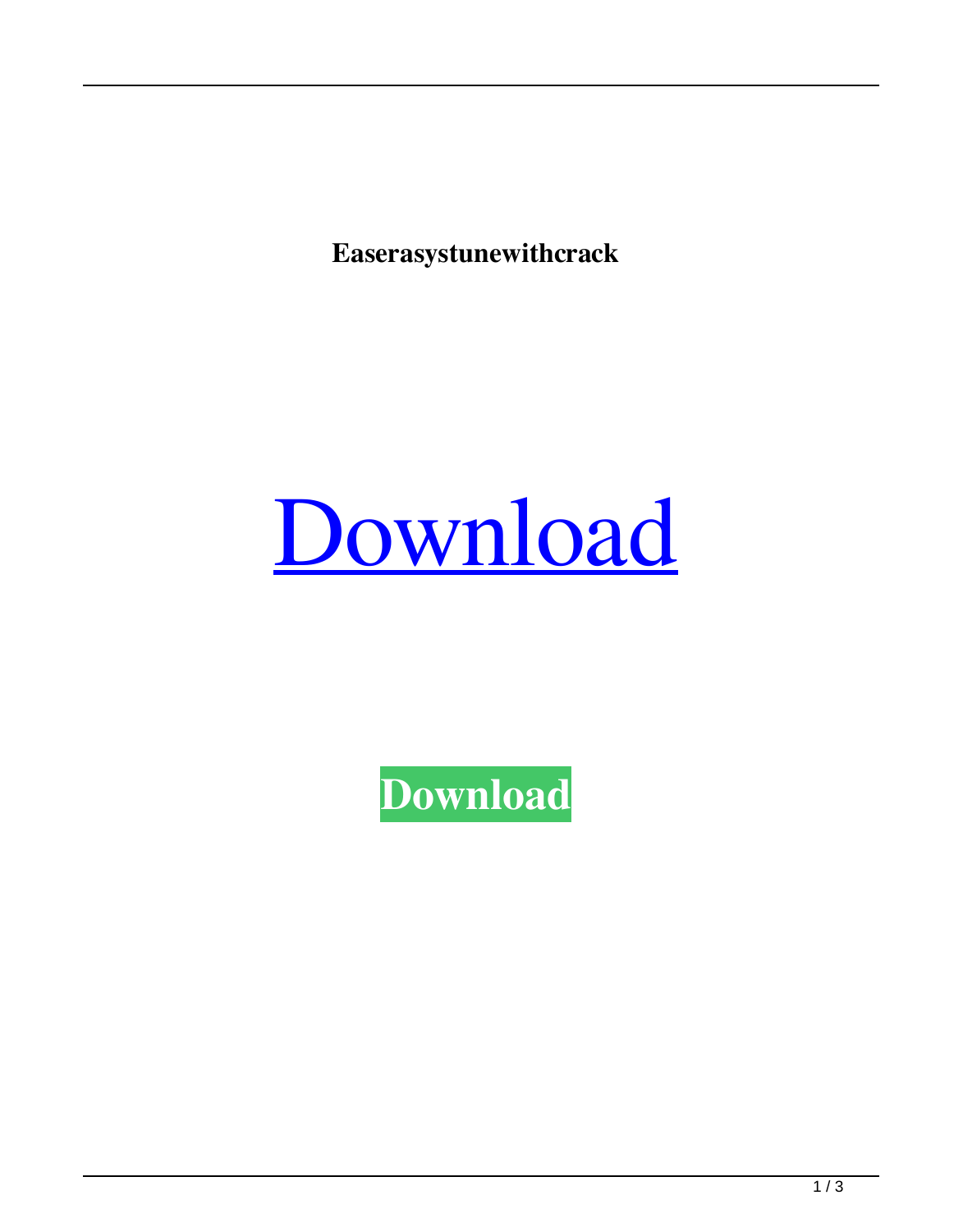tm. standard of real-time analysis and correction of issues such as system delay and frequency response. You can evaluate any audio channel from every input sound source on a computer (Windows/Mac/Linux) and display graphs that show critical characteristics of your sound system in real-time. You can start or stop any analysis at any time. In addition to detailed charts and graphs, you can use any combination of external application parameters, such as gain, level, gain-related thresholds, filters, PFL or other, to control the sound system.You can set up any number of analyzers and processors (to obtain a complex mix of different parameters) and save their settings for a future use. You can also use the built-in floating-point automation to control any parameter with a number.All parameters are independent and can be combined in any way. The analyzers and processors can be controlled in an automated manner by MIDI or timecode, so that they are automatically started and stopped as you make changes. Control over the analyzers and processors in an automated manner allows you to create your own automation sequences. Currently, the program is available for Windows, Mac, and Linux. System requirements {#sec2} =================== 1. 64-bit Windows operating system; 2. Intel, AMD or IBM compatible CPU with floating point operations support; 3. Microsoft Windows (7, 8, 8.1, 10) or GNU/Linux; 4. Supported and tested to work with Logic, Ableton, Cubase, Ardour and similar software. How to use the tool {#sec3} 1. Install the newest version of SystemTune, available on the AFMG website (); 2. Download the latest SVN version of the application from the website (); 3. Run SystemTune; 4. Click the "+" sign, add the analyzers and processors you want to use and create the new process; 5. Create the automation for any selected analyzers and processors and start/stop the process by using automated parameters such as MIDI or timecode; 6. After you are done with the automation, click the " $-\bullet$